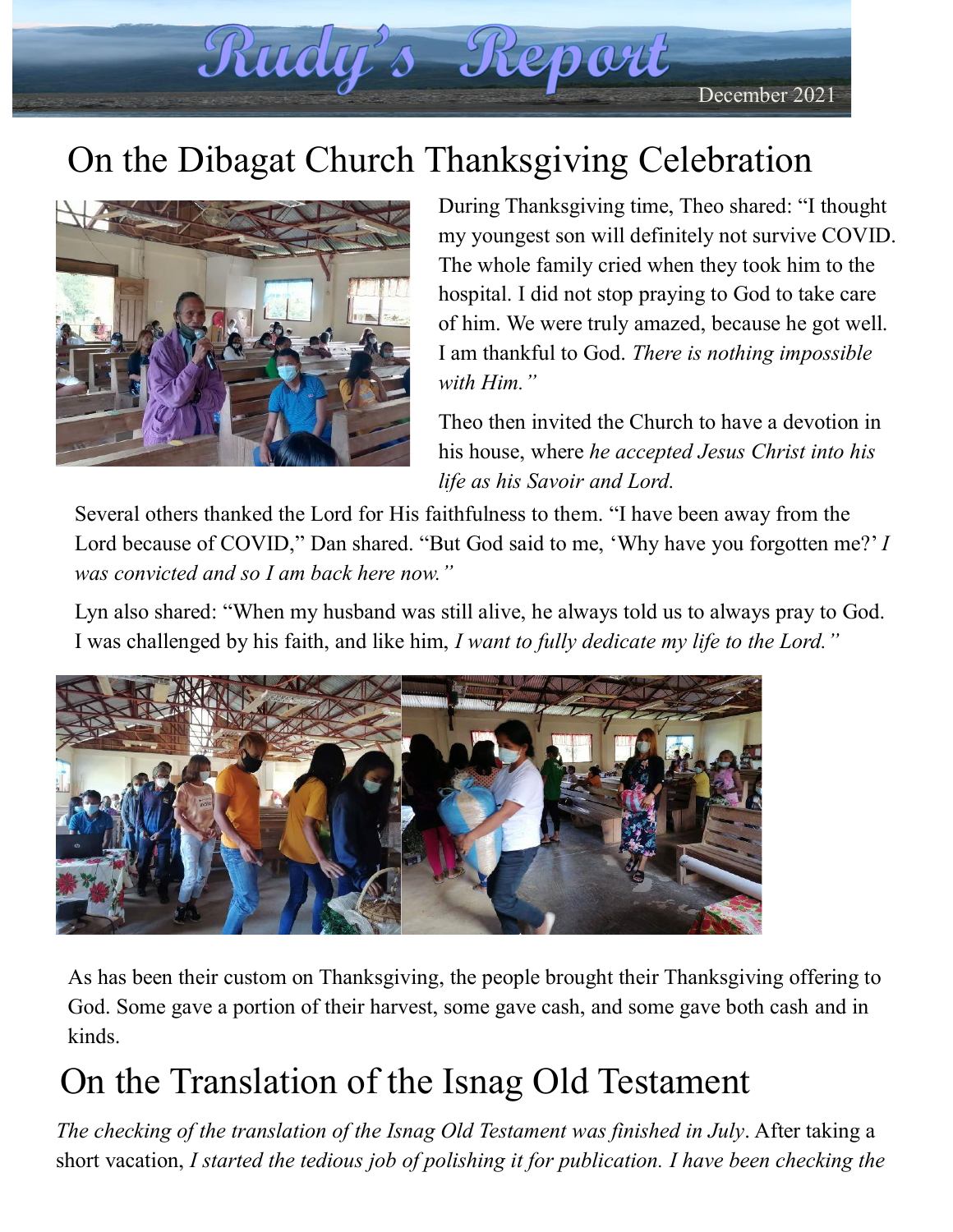*spelling of all the words* use in both Old and New Testament. I have gone through about 85% of the words. *I hope to finish the spelling check this month or early next month.*

Along with the spelling check, I get to recheck the translation of some verses and words that resulted in revision.

After the spelling check, *I will begin rechecking the Key Terms, punctuation, verse numbers and then do a read-through.* Often, the *read-through* process will result in more revisions for smooth reading. This will be the last check I am planning to do before I submit it for publication.

## Praise Items

Praise the Lord for:

- My complete recovery from the dengue fever I had a couple of months ago.
- My pastor and his wife who looked for donors when I needed transfusions.
- Mark Pugyao who took care of me when I was in the hospital.
- The finished check of the Old Testament, and the progress of the secondary checks.
- The growth of the Dibagat and Tubongan Churches, in spiritual maturity and in number of members.
- Zero COVID case in the Isnag country that the believers can again gather together for worship.

## Prayer Requests

Please pray for:

- Wisdom, sufficient strength, energy and stamina as I continue to check the different aspects of the Old Testament translation before it is published. I have migraine that usually comes when I work on the computer for more than an hour.
- Mark Pugyao, my co-translator, as he continues to review the translation. Please pray that God will give him a critical eye to spot possible problem areas. Please pray also for his health, as he has some minor health issues too.
- The Pastors of Dibagat Bible Church and Tubongan Bible Church as they continue to help the believers stay focus in their faith. Please pray that they continue to submit to the leading of the Holy Spirit.

*"The earnest prayer of a righteous person has great power and wonderful results," (NLT 5:16b).* I believe this, and therefore I sincerely covet your prayers, my dear friends and partners in the ministry of Bible translation.